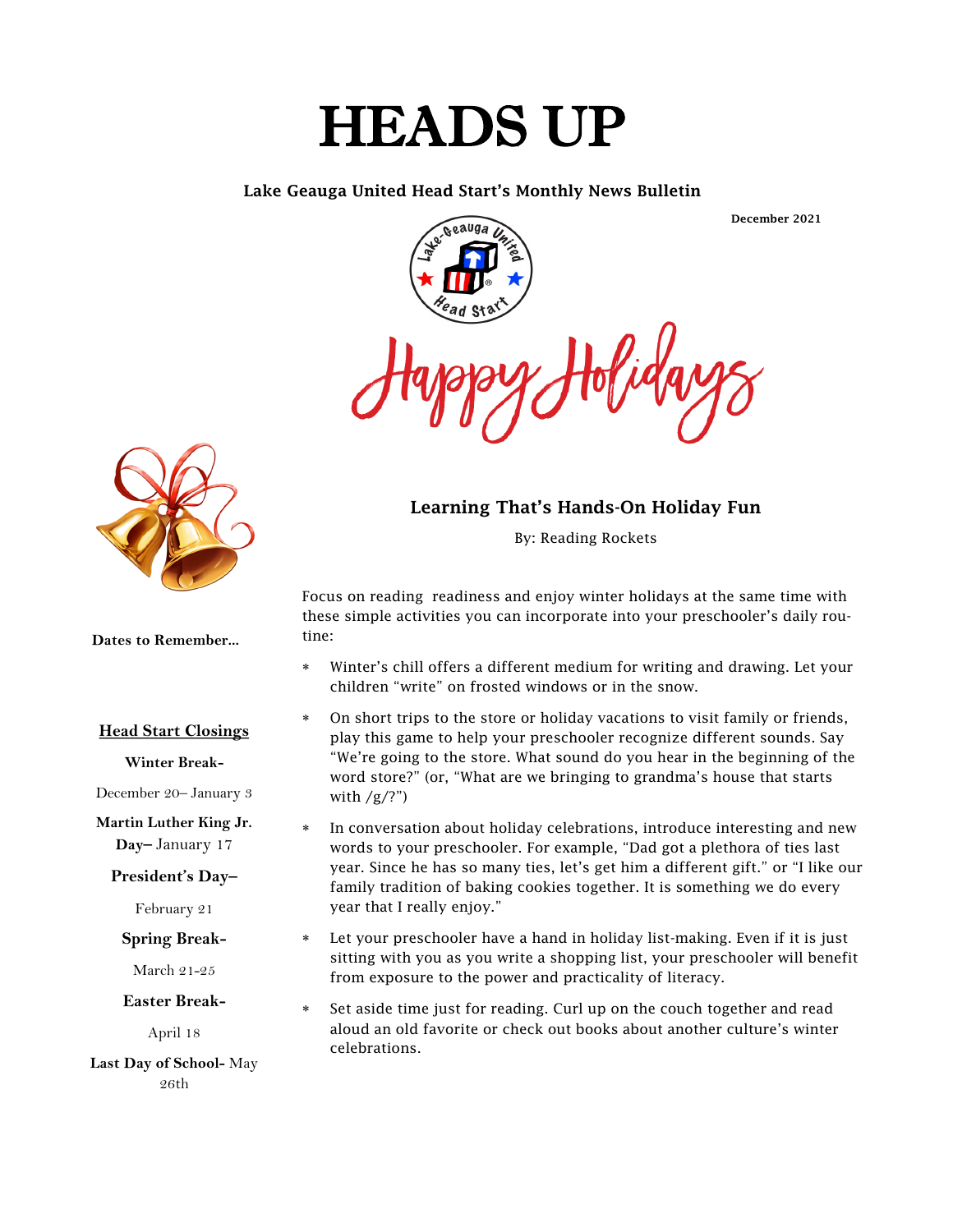# Curriculum Corner

# **7 Family Time and Learning Tips for the Holidays,**

## **by Laura Bay from pbs.org**

The holiday season is here! Like most families, my household is already in a flurry of activity—decorating, purchasing gifts, preparing for guests and baking cookies and pies. This is also a special time for family fun and togetherness. But with the holiday rush, the to-do list seems to grow exponentially by the minute. In the busyness of the season, it's important to keep learning and quality time with family at the top of the list while your kids are home on break from school. Research shows that families who spend quality time together and connect activities at home to what children are learning in school have a stronger emotional bond and better communication—and the kids do better academically.

The holiday season also provides great opportunities to expose children to new ideas and information, reinforce skills and knowledge, and encourage creativity, which supports their success in school. As you are shopping, baking and celebrating special traditions, here are some ideas to mix quality time with learning: Cook Together — Include your children in meal prep and baking for holiday gatherings. It's a great way to have fun and teach kids about cooking and nutrition. While you're cooking, you can practice math and reading skills—and demonstrate cool science concepts through various cooking techniques. Make Holiday Greeting Cards and Gifts — Have your kids write holiday cards or letters to family and friends. It's a great opportunity for children to practice their handwriting, as well as their grammar, spelling and creative writing skills. Also, making gifts at home is a way to encourage creativity. Explore Your City — When you feel a bit of cabin fever, plan a family outing. Many local parks and zoos feature light displays and other festivities to celebrate the season. You can also visit a local museum and historic sites, or see a play at a local theater. Play Games — Playing board and trivia games during holiday get-togethers is a good way to enjoy quality time together. Look for ideas online. There are a variety of games for all ages—that are fun and educational as well.

Enjoy the Great Outdoors — Play with your kids in the backyard or at a local park. If it snows, build a snowman or hit the slopes! You can find fun outdoor games that promote physical activity.

And Read Every Day — Take your kids to the local library and borrow books to read over the winter break. And spend time reading together—it helps children develop their literacy skills and excel academically.

Family schedules can be grueling during the holidays, but remember the most important part of the season is spending time with the people you love. And when you add learning to your quality time, it will enhance the special moments with your children and support their success.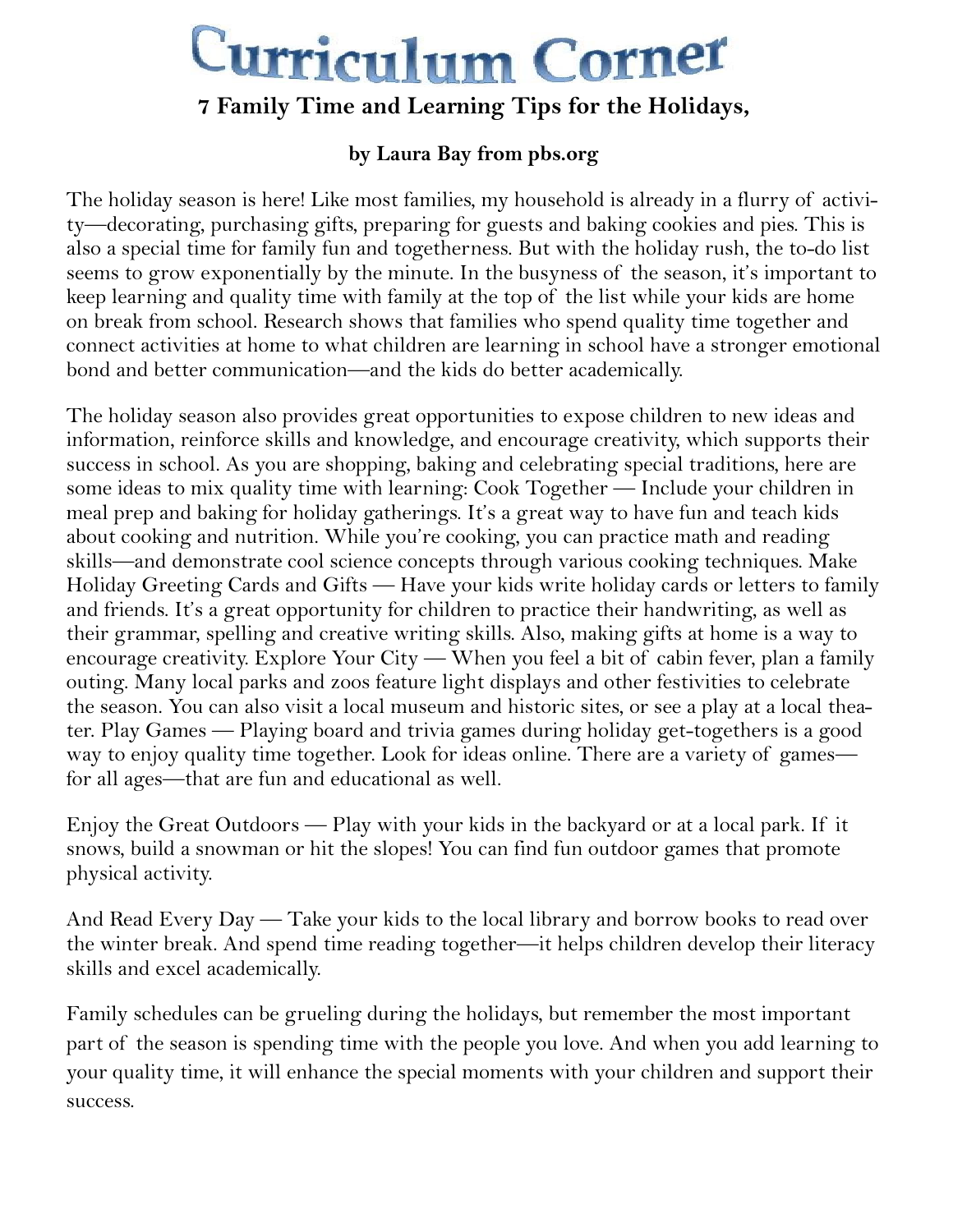# What is In-Kind?

Head Start is a federally funded program. As a condition of funding, the program must generate in-kind dollars. "In-Kind" is described as anything given to Head Start that would normally be paid for and is an allowable expense; such as donated time, materials, services, space, etc. For every dollar received from the funding sources, 25 cents must be generated from in-kind donations. The list below provides examples of activities or donations that could count toward in-kind match.

How can you help with In-Kind?

- ♦ Complete At-Home Family Engagement Activities that are sent home each month
- Complete At-Home Activities that are sent home each week
- ◆ Read with your children and complete the reading log each month
- ♦ Complete the monthly at home calendar based on the time you spend working with your child
- ♦ Share a hobby or talent virtually via Zoom
- Become a member of Policy Council or an Advisory Committee
- ◆ Attend parent meetings virtually via Zoom
- Sign up for Ready Rosie and watch videos that can provide fun and educational ideas for your child.

Contact your child's center if you are interested in volunteering! Thank you, parents, for your continuing involvement and commitment to your child's education!

# **Family Engagement At-Home Activities**

————————————————————————————————————--

In December, one family engagement activity will be sent home for you to complete with your child. These activities are designed to be fun and low stress for you and your child to complete together. Encourage your child to be creative, enjoy your time together and most Importantly, have fun! We will be having a **Christmas Caroling on Zoom; Thursday December, 16th.** Information about the activity will be send home.

The materials sent home are yours to keep and you are encouraged to continue doing the activities and reading the books for a long time to come. Please remember to complete the bottom of the activity form and send it back to your child's teacher- this is how we will keep track of

child's center!

#### **Upcoming Family Engagement Activities:**

*Christmas Caroling on Zoom*

December 16, 2021

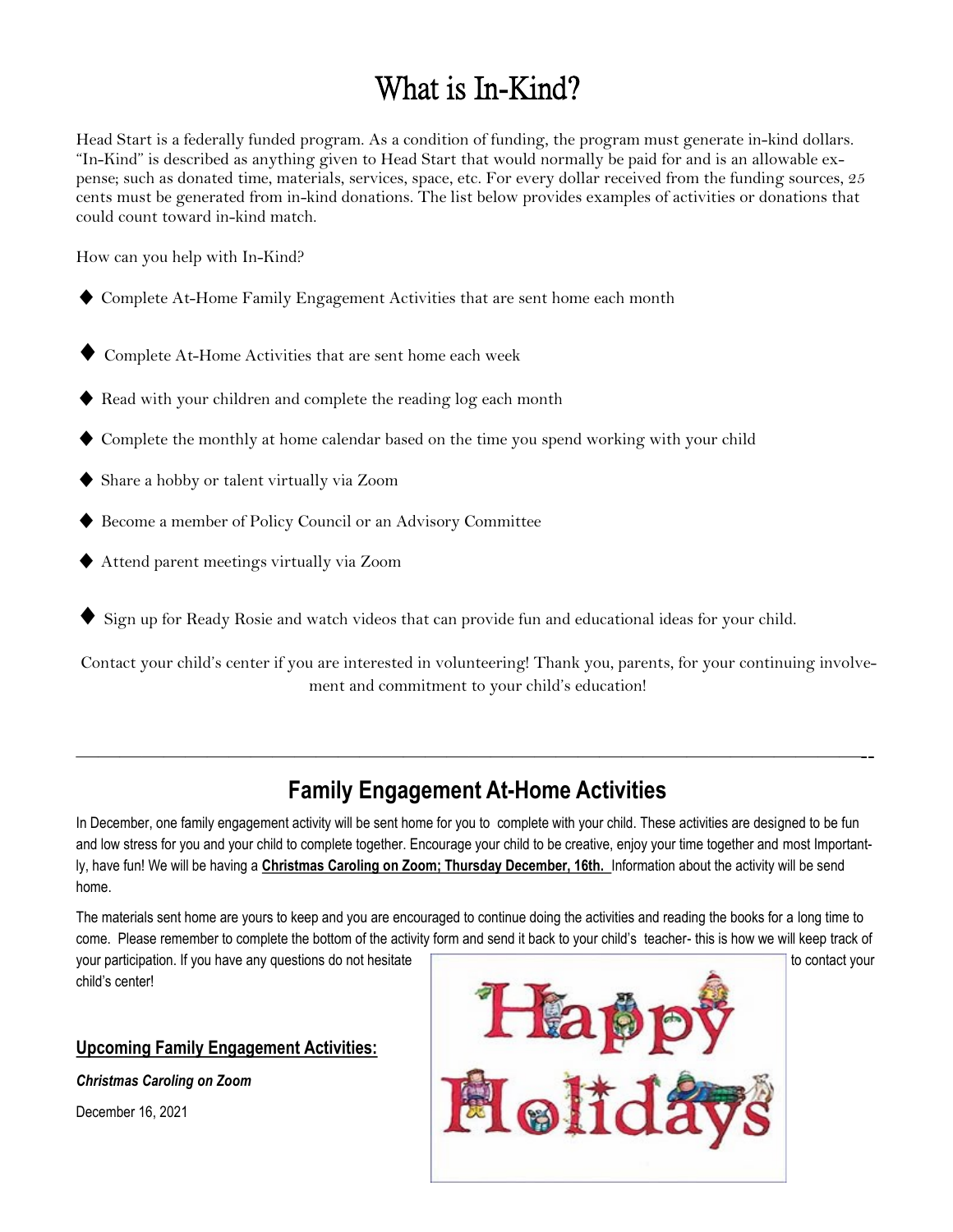

#### Hi Families,

This is an exciting year! We will be partnering with the educational resource ReadyRosie to share powerful games and expert videos that support you and your child in his/her learning. Through our partnership with ReadyRosie you will have free access to their learning website and tools.

#### **You will receive a text or email that will say "your child's teacher is inviting you to join ReadyRosie."**

Tap on Sign up for ReadyRosie twice and follow these steps:

- 1. Choose preferred language
- 2. Enter your first and last name
- 3. Choose how you want to receive notifications text/ email/ both. Enter mobile number and create a password.
- 4. You're in! You will now receive weekly messages with activity ideas!

#### **Ask your Family Advocate if you need assistance.**

 $\overline{\phantom{a}}$  , and the set of the set of the set of the set of the set of the set of the set of the set of the set of the set of the set of the set of the set of the set of the set of the set of the set of the set of the s

### It's Cold Outside…

We like to take the kids outside for gym time if weather permits. Playing outdoors promotes physical development and well-being. This is because outdoor play encourages the use of the whole body by offering a safe space to run, jump, and exercise. Please remember to be sure your little one is wearing a winter coat, gloves, and a winter hat. Thank you for your support.

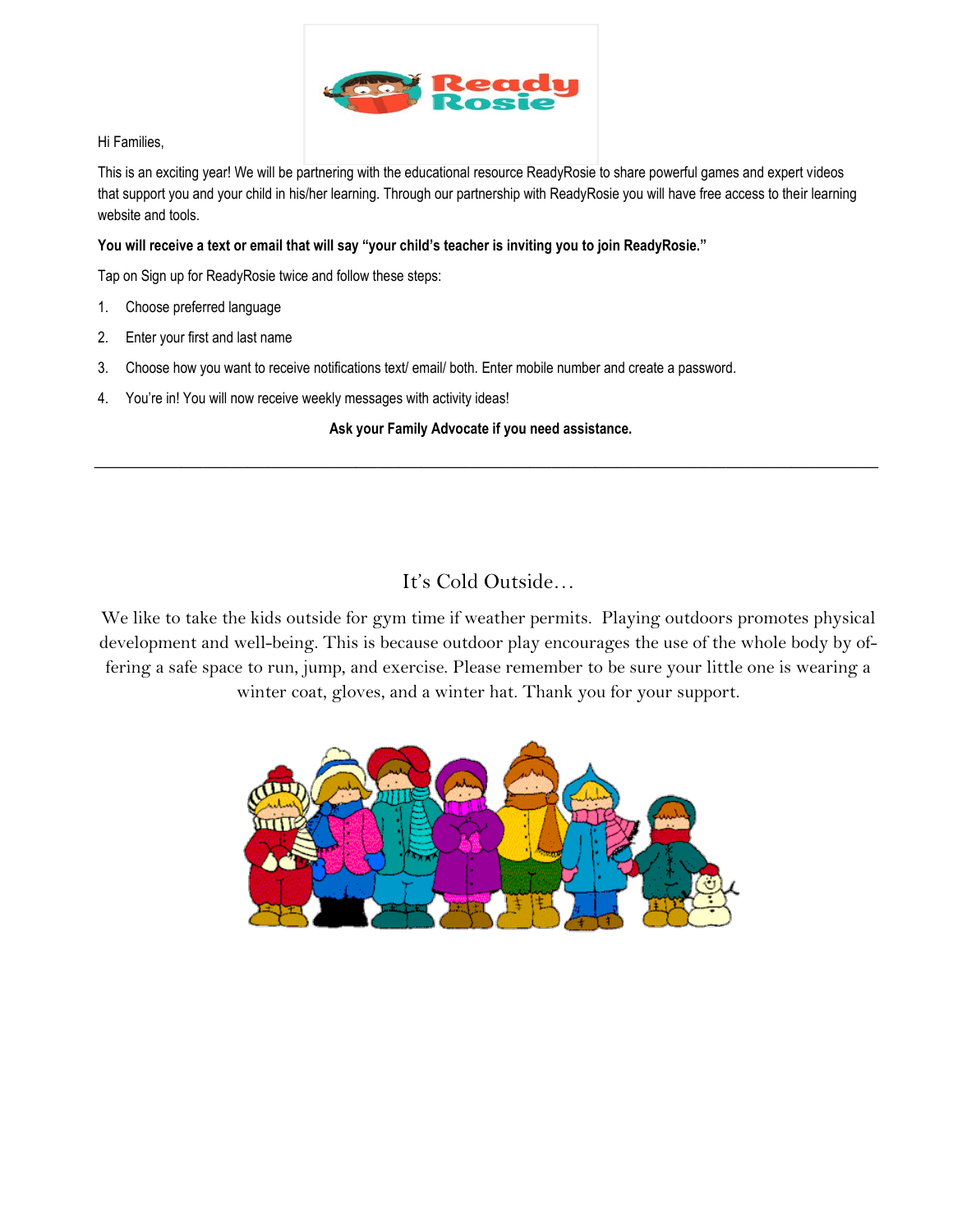

**Check out our website for information on upcoming events and helpful resources!**





**@lgheadstart**

**www.lguhs.org**